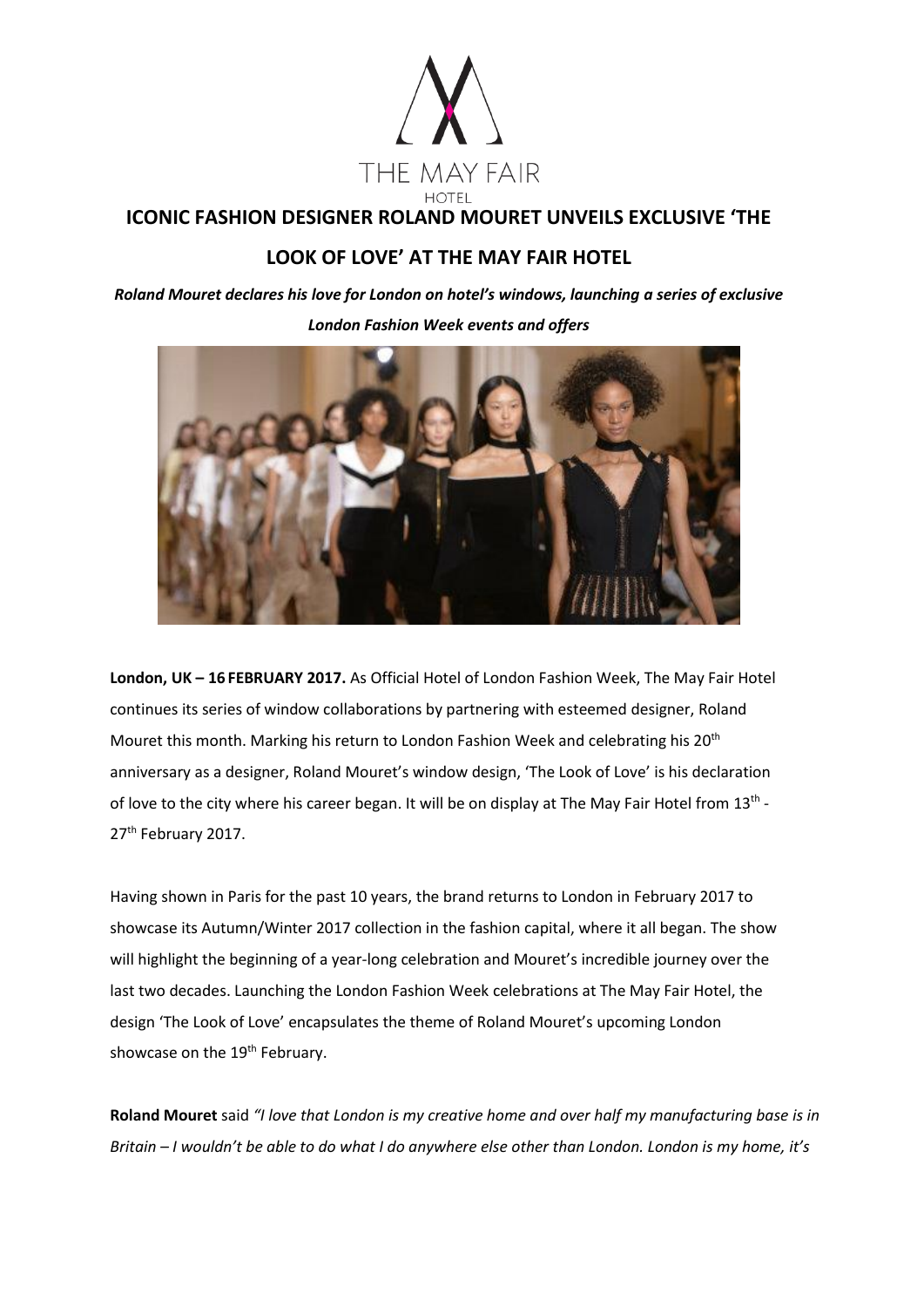

*where my brand has its heart and I'm excited to celebrate such an important milestone here. There is no better place to start the celebrations than at The May Fair Hotel, Official Hotel of London Fashion Week and an iconic establishment with fashion at its core."*

**Inderneel Singh, Managing Director, The May Fair Hotel,** says: *"London Fashion Week is one of our city's biggest moments of the year and an event The May Fair Hotel has long been synonymous with. We feel incredibly privileged to be working with Roland Mouret during such a momentous year for him and we are excited to be able to offer our guests and passers-by a window into his much-anticipated showcase."*

The collaboration is not the only way you can celebrate London Fashion Week at The May Fair Hotel this year. The hotel is also running a series of other exclusive events and special offers for guests.

The **May Fair Bar** will be serving 'The Love Collection', a limited-edition cocktail menu inspired by 'The Look of Love' and specially created by the May Fair Bar's team of professional mixologists. Available from the 17<sup>th</sup> -28<sup>th</sup> February, cocktails include, *Love*, Pisco Aba, lemon juice, fresh basil, egg white and hibiscus tea topped with soda, *Passion*, Olmeca Blanca tequila infused with orange, Cointreau, strawberry shrub and spiced honey syrup, *Adore*, Jameson, Black Sambuca, elderflower cordial, egg white and lemon juice and *Desire*, Gin Mare, beetroot and carrot juice, with our mary mix and thyme syrup.

Meanwhile **May Fair Kitchen** will be offering a menu of deliciously healthy vegan soups and salads for the fashion crowd looking for a nutritious meal between shows. Vegan soups include an artichoke and fennel soup, with roasted spring onions and pine nuts and an almond, onion and saffron soup with roasted tofu. Salads include a rocket and pear salad with cured tofu and apple vinegar dressing, a vegetable cous-cous with grilled fresh corn and berry pesto and a pomelo and avocado salad with shallot dressing. All available from the 17<sup>th</sup> -28<sup>th</sup> February.

Bespoke Roland Mouret **key cards** will be available to all guests staying at the hotel during London Fashion Week as a keepsake.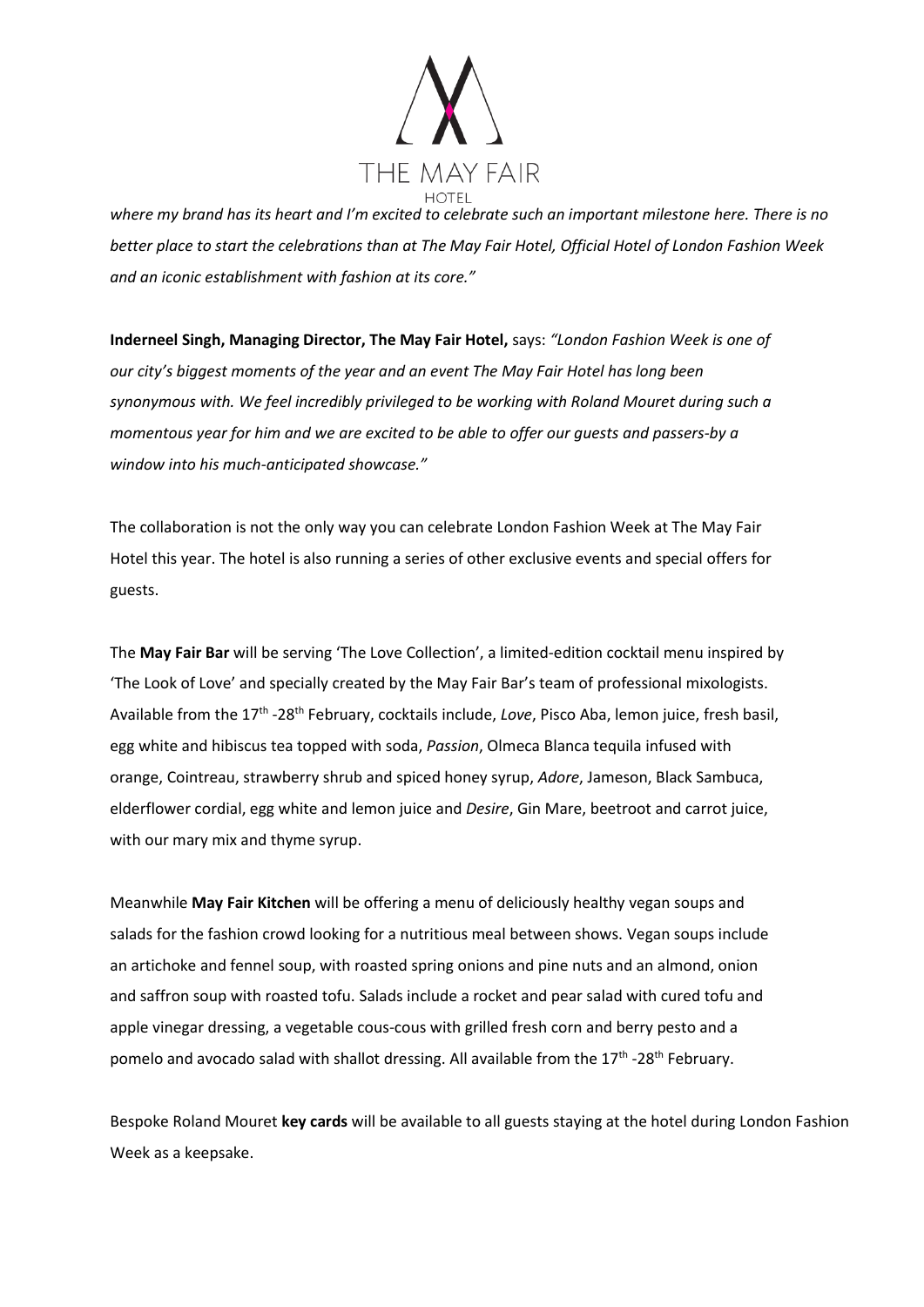

The luxurious May Fair Hotel is in the heart of Mayfair, London's most stylish district and is owned and managed by Edwardian Hotels London.

**- ENDS-**

For media requests please contact [EHLMedia@edelman.com](mailto:EHLMedia@edelman.com)

#### **About Roland Mouret:**

For almost twenty years, Mouret has created the most coveted of womenswear collections, defining the era of the iconic dress. His dexterity has earned him the title 'Master of the Silhouette', with each of his designs encapsulating an intuitive understanding of the female form.

Roland Mouret operates a wholesale network spanning over 38 countries and almost 200 doors worldwide, with retail flagships on London's Mount Street and New York's Madison Ave, as well as a franchise in Dubai Mall, UAE. The brand's website relaunched in 2014 and has experienced exponential triple digit percentage growth over the last two years and is expected to become the brand's largest retail door by the end of 2017.

For more information, please visit [www.rolandmouret.com](http://www.rolandmouret.com/)

#### **About The May Fair Hotel, London**

The luxury [May Fair Hotel](http://www.themayfairhotel.co.uk/) is in the heart of London's most stylish district. The hotel, which was opened by King George V in 1927, boasts more than 400 luxury bedrooms, including 40 suites; set alongside the relaxing [May Fair Spa;](http://www.themayfairhotel.co.uk/spa) the chic, Mediterranean tapas restaurant, [May Fair Kitchen;](http://www.mayfairkitchen.co.uk/) a 201-seat private screening room, [The May Fair Theatre](http://www.themayfairhotel.co.uk/video/the-theatre) and the exclusive [Palm Beach Casino.](http://www.thepalmbeach.co.uk/) The residence encapsulates its Mayfair locality throughout, with the intimate Terrace and Private Dining Room; [The May Fair Bar](http://www.themayfairhotel.co.uk/bar) offering an array of signature cocktails; the breath-taking Crystal Room; and the decadent Danziger Suite.